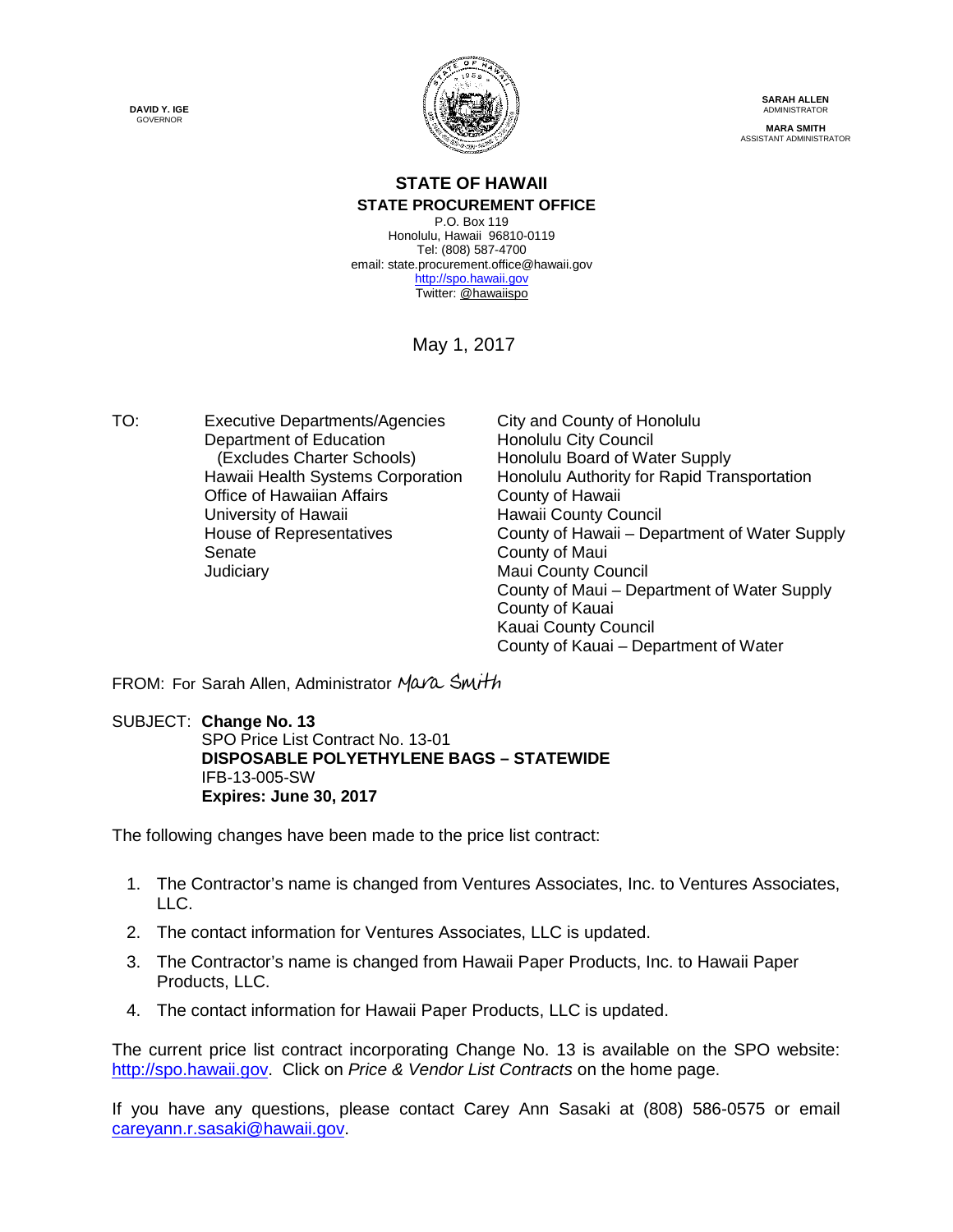# **STATE OF HAWAII STATE PROCUREMENT OFFICE**

**SPO Price List Contract No. 13-01**

Replaces SPO PL Contract No. 10-08 Includes Change No. 13 Effective: 05/01/2017

# **DISPOSABLE POLYETHYLENE BAGS - STATEWIDE**

(IFB-13-005-SW)

## **April 1, 2013 to June 30, 2017**

**INFORMATION.** Disposable Polyethylene Bags are trash liners for use in waste receptacles and refuse containers.

**PARTICIPATING JURISDICTIONS** listed below have signed a cooperative agreement and/or a memorandum of agreement with the SPO and are authorized to utilize this price list contract.

| <b>Executive Departments/Agencies</b> | City and County of Honolulu (C&C Honolulu)                                                  |
|---------------------------------------|---------------------------------------------------------------------------------------------|
| Department of Education (DOE)         | Honolulu City Council                                                                       |
| (Excludes Charter Schools)            | Honolulu Board of Water Supply                                                              |
|                                       | Hawaii Health Systems Corporation (HHSC) Honolulu Authority for Rapid Transportation (HART) |
| Office of Hawaiian Affairs (OHA)      | County of Hawaii                                                                            |
| University of Hawaii (UH)             | Hawaii County Council                                                                       |
| House of Representatives (House)      | County of Hawaii – Department of Water Supply                                               |
| Senate                                | County of Maui                                                                              |
| Judiciary                             | <b>Maui County Council</b>                                                                  |
|                                       | County of Maui – Department of Water Supply                                                 |
|                                       | County of Kauai                                                                             |
|                                       | Kauai County Council                                                                        |
|                                       | County of Kauai – Department of Water                                                       |

The participating jurisdictions are not required, but may purchase from this price list contract, and requests for exception from the contract are not required. Participating jurisdictions are allowed to purchase from other contractors, however, HRS chapter 103D and the procurement rules apply to purchases using the applicable procurement method and its procedures, such as small purchases or competitive sealed bidding. The decision to use this contract or to solicit pricing from other sources will be at the discretion of the participating jurisdiction.

**POINTS OF CONTACT.** Questions regarding the products listed, ordering, pricing, and status should be directed to the Contractor(s).

Procurement questions or concerns may be directed as follows:

| <b>Jurisdiction</b>                      | <u>IName</u>              | <b>Phone</b> | <b>IFAX</b> | <u>IE-mail</u>                                 |
|------------------------------------------|---------------------------|--------------|-------------|------------------------------------------------|
| <b>Executive</b>                         | Carey Ann Sasaki          |              |             | 586-0575 586-0570 careyann.r.sasaki@hawaii.gov |
| <b>DOE</b><br>(Excludes Charter Schools) | <b>IProcurement Staff</b> |              |             | 675-0130 675-0133 DOEProcure@notes.k12.hi.us   |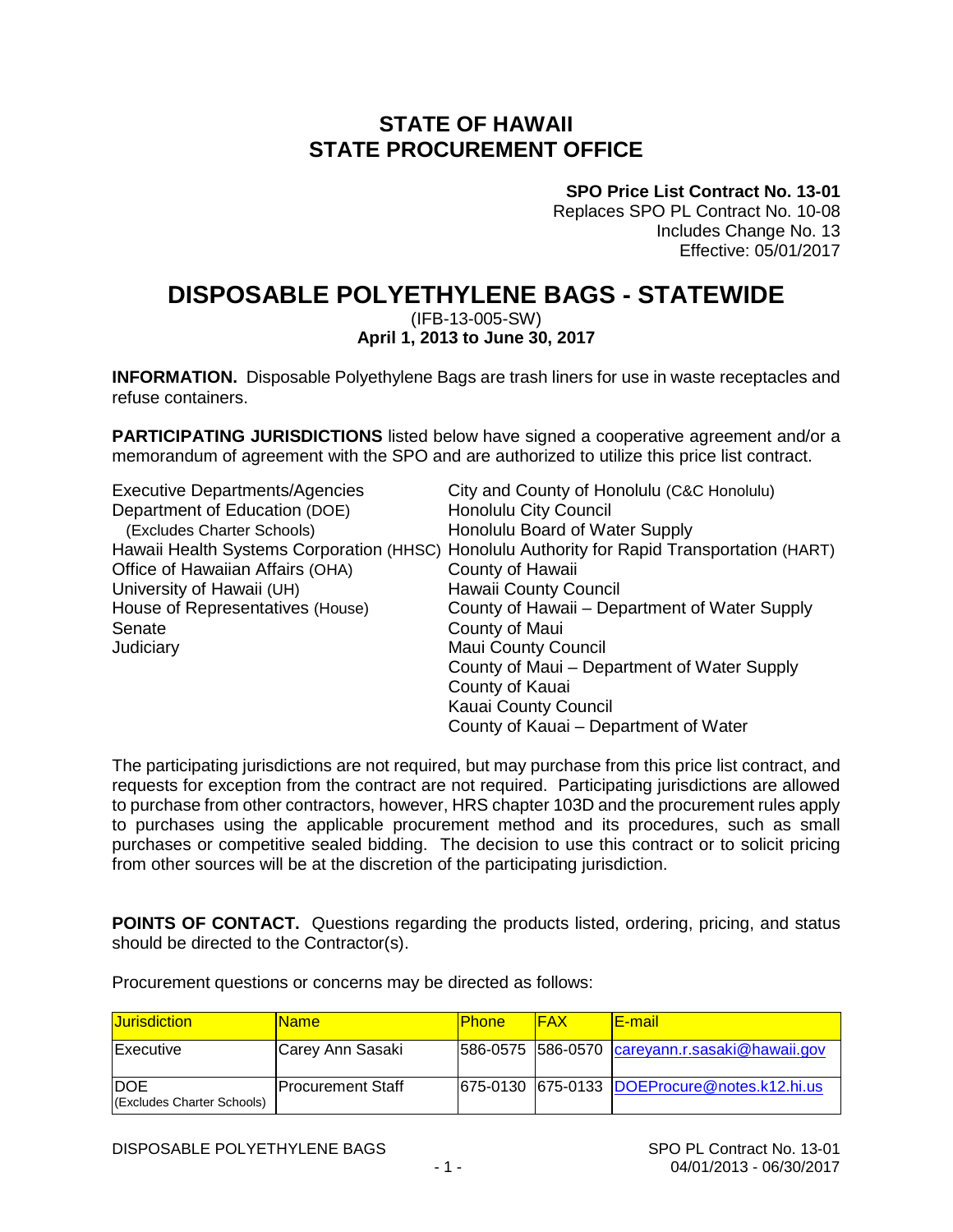| <b>Jurisdiction</b>                                | <b>Name</b>                                | Phone                | <b>FAX</b>           | E-mail                                                  |
|----------------------------------------------------|--------------------------------------------|----------------------|----------------------|---------------------------------------------------------|
| <b>HHSC</b>                                        | Joe Evanoff                                | 733-4168             | 733-4460             | jevanoff@hhsc.org                                       |
| <b>OHA</b>                                         | Phyllis Ono-Evangelista                    | 594-1833             | 594-1865             | phylliso@oha.org                                        |
| UH                                                 | Matthew Chow (Primary)<br>Karlee Hisashima | 956-2765<br>956-8687 | 956-2096<br>956-2093 | chowmatt@hawaii.edu<br>karlee@hawaii.edu                |
| House                                              | <b>Brian Takeshita</b>                     | 586-6423             | 586-6401             | takeshita@capitol.hawaii.gov                            |
| Senate                                             | Carol Taniguchi                            | 586-6720             | 586-6719             | c.taniguchi@capitol.hawaii.gov                          |
| Judiciary                                          | <b>Tritia Cruz</b>                         | 538-5805             | 538-5802             | tritia.l.cruz@courts.hawaii.gov                         |
| C&C of Honolulu                                    | <b>Procurement Specialist</b>              | 768-5535             | 768-3299             | bfspurchasing@honolulu.gov                              |
| Honolulu City Council                              | <b>Heather Murakami</b>                    | 768-5084             | 768-1363             | hmurakami@honolulu.gov                                  |
| Honolulu Board of<br><b>Water Supply</b>           | Vicki Kitajima                             | 748-5151             | 550-9193             | vkitajima@hbws.org                                      |
| <b>HART</b>                                        | Nicole Chapman                             | 768-6135             | 768-5110             | nchapman@honolulu.gov                                   |
| County of Hawaii                                   | Jeffrey Dansdill                           | 961-8440             | 961-8248             | jdansdill@co.hawaii.hi.us                               |
| Hawaii County Council Jeffrey Dansdill             |                                            | 961-8440             | 961-8248             | jdansdill@co.hawaii.hi.us                               |
| County of Hawaii-<br>Department of Water<br>Supply | Ka'iulani Matsumoto                        | 961-8050<br>ext. 224 | 961-8657             | kmatsumoto@hawaiidws.org                                |
| County of Maui                                     | Greg King                                  | 249-2403             | 249-0839             | greg.king@co.maui.hi.us                                 |
| Maui County Council                                | Ross Izumigawa                             | 270-7661             | 270-7686             | ross.izumigawa@mauicounty.us                            |
| County of Maui-<br>Department of Water<br>Supply   | Kenneth L. Bissen<br><b>Holly Perdido</b>  | 270-7684<br>270-7684 | 270-7136<br>270-7136 | ken.bissen@co.maui.hi.us<br>holly.perdido@co.maui.hi.us |
| County of Kauai                                    | Ernest W. Barreira                         | 241-4295             | 241-6297             | ebarreira@kauai.gov                                     |
| <b>Kauai County Council</b>                        | Lisa Ishibashi<br>Scott Sato               | 241-4820<br>241-4810 | 241-6349<br>241-6349 | lishibashi@kauai.gov<br>ssato@kauai.gov                 |
| County of Kauai-<br>Department of Water            | Fay Tateishi                               | 245-5423             | 245-5813             | ftateishi@kauaiwater.org                                |

**USE OF THIS PRICE LIST CONTRACT BY NONPROFIT ORGANIZATIONS.** Pursuant to HRS §103D-804, nonprofit organizations with current purchase of service contracts (HRS chapter 103F) have been invited to participate in the SPO price and vendor list contracts.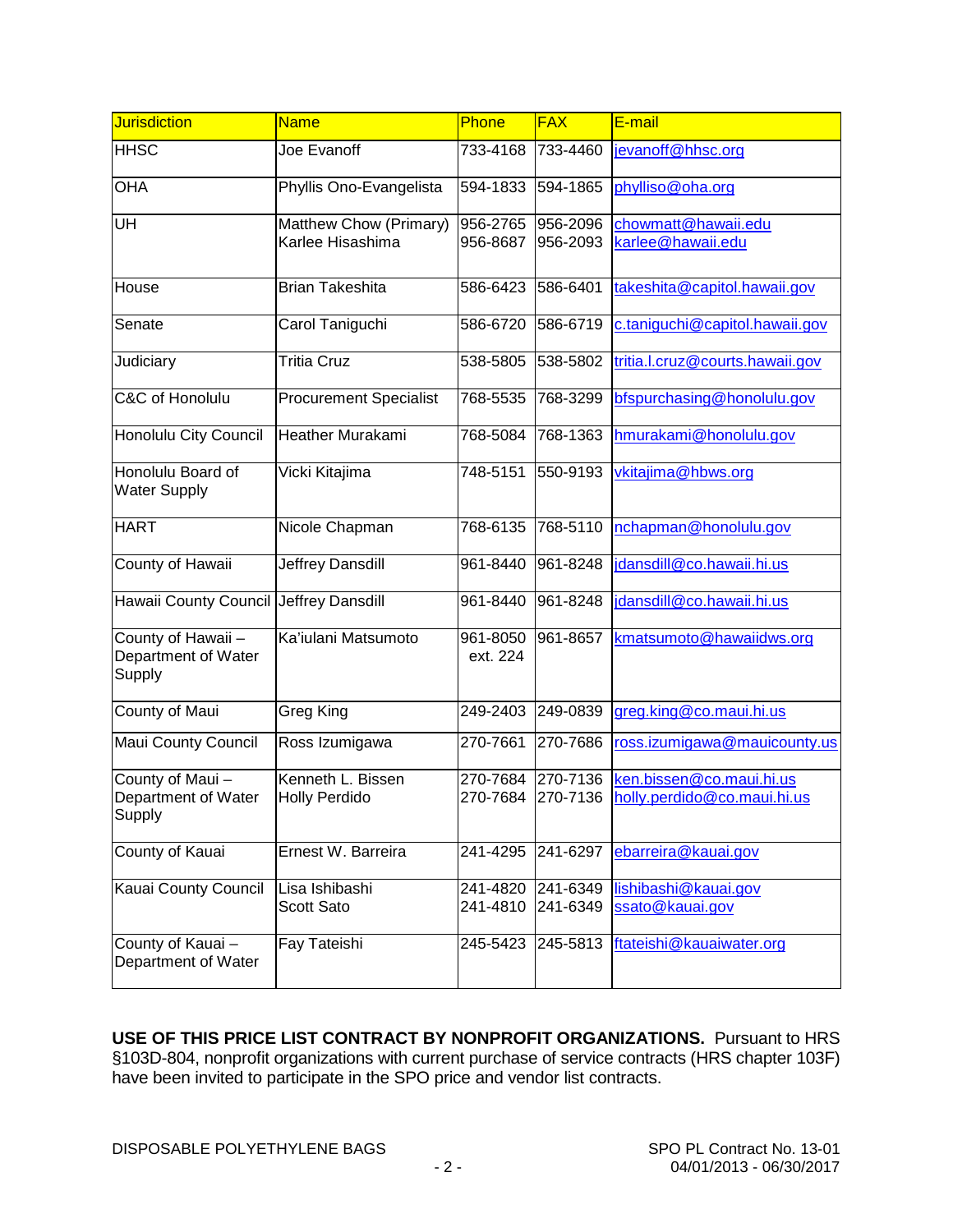A listing of these nonprofit organizations is available at the SPO website: [http://spo.hawaii.gov.](http://spo.hawaii.gov/) Click on *For Vendors > Non-Profits > Cooperative Purchasing Program > View the list of qualifying nonprofits eligible to participate in cooperative purchasing.*

If a nonprofit wishes to purchase from an SPO price or vendor list contract, the nonprofit must obtain approval from each Contractor (participation must be mutually agreed upon, for example). A Contractor may choose to deny participation by a nonprofit. However, if a nonprofit and Contractor mutually agree to this arrangement, it is understood that the nonprofit will retain its right to purchase from other than an SPO price list Contractor(s).

**CONTRACTORS.** The following Contractors are authorized to provide Disposable Polyethylene Bags to the State of Hawaii.

| HI-V Plastic Bag Manufacturing, Inc.* | Hawaii Paper Products, LLC            |
|---------------------------------------|---------------------------------------|
| Ventures Associates, LLC              | Office Depot, Inc. and Its subsidiary |
|                                       | Office Max North America, Inc.        |

\*Contractor does NOT have the capability to accept procurement/credit cards.

## **BIODEGRADABLE BAG SPECIFICATIONS:**

|                                 | Shelf Life: 10-25 years if bags are kept in box and away from sunlight                                                        |  |  |  |  |  |
|---------------------------------|-------------------------------------------------------------------------------------------------------------------------------|--|--|--|--|--|
|                                 | Strength: 99% of plastic bags                                                                                                 |  |  |  |  |  |
| Special Handling: none required |                                                                                                                               |  |  |  |  |  |
|                                 | Break Down Period: 9 months to 5 years. Bags break down when exposed to                                                       |  |  |  |  |  |
|                                 | microorganisms in the environment.                                                                                            |  |  |  |  |  |
|                                 | Disposal: No special disposal method required. Bags listed on this price list<br>contract may be disposed of in any landfill. |  |  |  |  |  |

**VENDOR CODES** for annotation on purchase orders are obtainable from the *Alphabetical Vendor Edit Table* available at your department's fiscal office. Agencies are cautioned that the remittance address on an invoice may be different from the address of the vendor code annotated on the purchase order.

**COMPLIANCE PURSUANT TO HRS §103D-310(c).** Prior to awarding this contract, the SPO verified compliance of the Contractor(s) named in the SPO Price List Contract No. 13-01. *No further compliance verification is required prior to issuing a contract, purchase order or pCard payment when utilizing this contract.*

**PURCHASING CARD (pCard).** The State of Hawaii Purchasing Card (pCard) is required to be used by the Executive department/agencies, excluding the DOE, HHSC, OHA, and UH, for orders totaling less than \$2,500. For purchases of \$2,500 or more, agencies may use the pCard, subject to its credit limit, or issue a purchase order.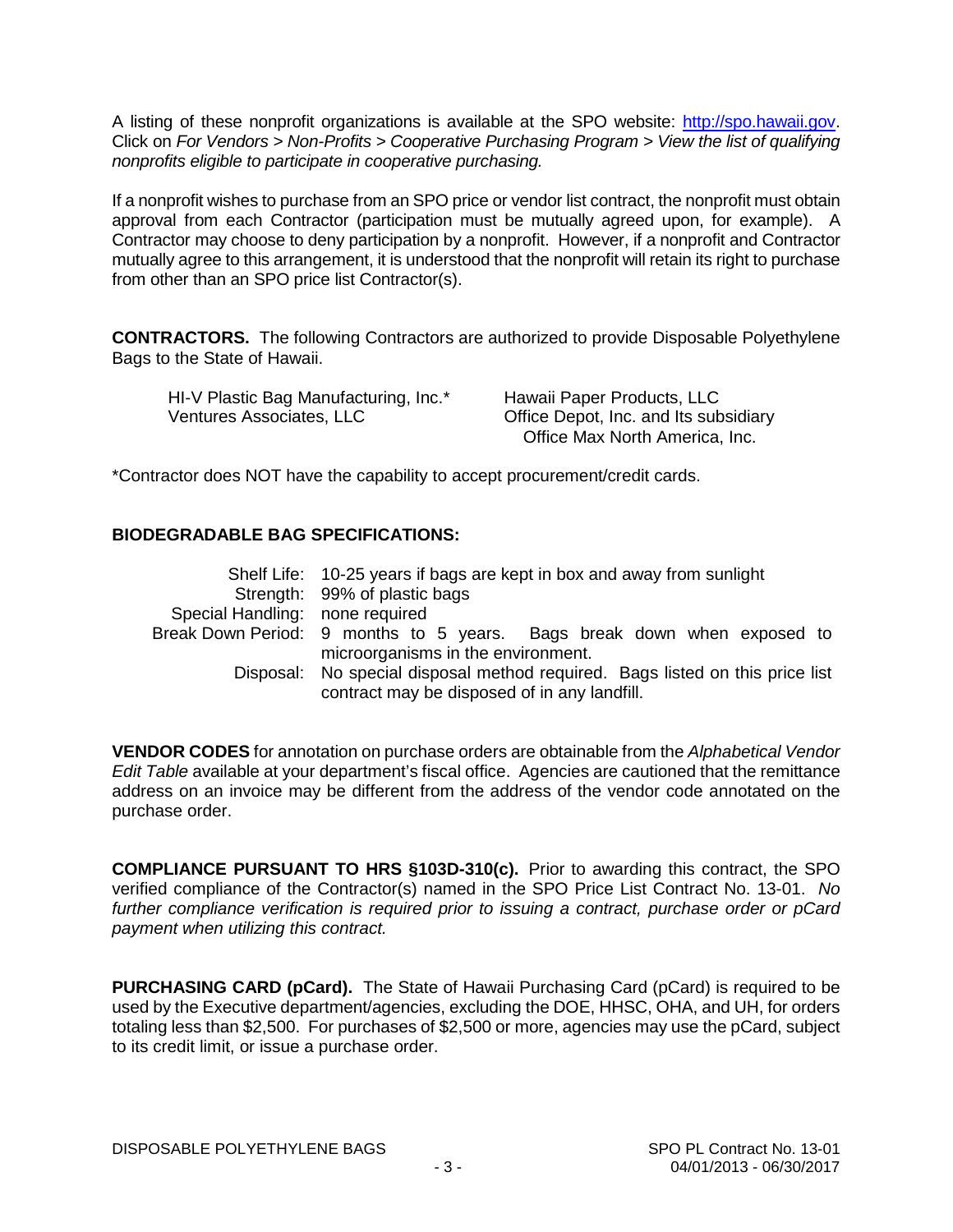**PURCHASE ORDERS** may be issued for purchases of \$2,500 or more and for Contractors who either do not accept the pCard, set minimum order requirements before accepting the pCard for payment, or who charge its customers a transaction fee for the usage.

**SPO PL CONTRACT NO. 13-01** will be typed on purchase orders issued against this price list contract. For pCard purchases, the SPO PL Contract No. 13-01 shall be notated on the appropriate transaction document.

**PAYMENTS** are to be made to the remittance address of the Contractor(s). HRS §103-10, HRS, provides that the State shall have thirty (30) calendar days after receipt of invoice or satisfactory completion of contract to make payment. Payments may also be made via pCard.

**INSPECTION.** Agencies are advised to inspect merchandise delivered immediately upon receipt and report any discrepancies to the vendor within five (5) working days from the delivery date.

**VENDOR AND PRODUCT EVALUATION.** Form SPO-012, Evaluation: Vendor or Product, for the purpose of addressing concerns on this price list contract, is available to agencies at the SPO website: [http://spo.hawaii.gov.](http://spo.hawaii.gov/) Click on *Forms* on the home page.

**PRICE OR VENDOR LIST CONTRACT AVAILABLE ON THE INTERNET** at the SPO website: [http://spo.hawaii.gov.](http://spo.hawaii.gov/) Click on *Price & Vendor List Contracts* on the home page.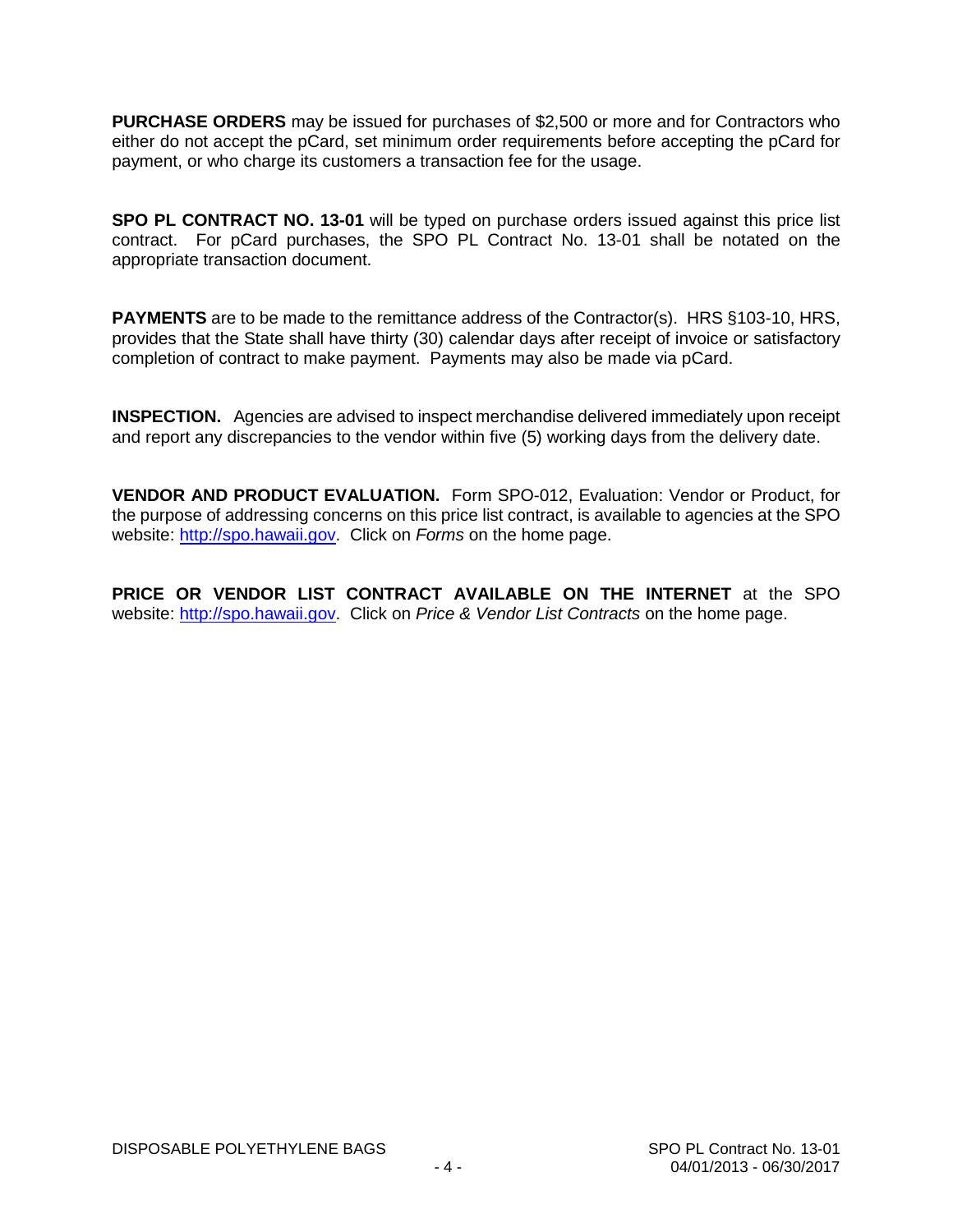### **CONTRACTOR INFORMATION.**

### **HI-V Plastic Bag Manufacturing, Inc.**

Business Address: 99-126 Waiua Way Aiea, HI 96701

Contact Person(s): Vincent Lum Phone: (808) 486-1818 Email: [Vlum88@gmail.com](mailto:Vlum88@gmail.com)

Fax: (808) 488-6663

Remittance Address: Same as business address

### **Hawaii Paper Products, LLC**

Business Address: 500 Kalanianaole Avenue, Bldg #4 Hilo, HI 96720

Contact Person(s): Lei Kanahaoi-Galario **Charmaine Bernard** Phone: (808) 935-9796 Phone: (808) 842-9133 ext. 507 Fax: (808) 969-2084<br>Email: lei@hawaiipaperproducts.com Email: char@fffhawaii.com Email: [lei@hawaiipaperproducts.com](mailto:lei@hawaiipaperproducts.com)

Remittance Address: 500 Kalanianaole Avenue, Bldg #4 Hilo, HI 96720

## **Office Depot, Inc. and Its subsidiary OfficeMax North America, Inc. (Payment to OfficeMax)**

Business Address: 94-1489 Moaniani Street Waipahu, HI 96797

OAHU Contact Person(s): Germaine Moniz **Gail Saito** Phone: (808) 469-0041 Phone: (808) 676-3164 Fax: (808) 676-3155 Fax: (808) 676-3155 Email: [Germaine.Moniz@officedepot.com](mailto:Germaine.Moniz@officedepot.com)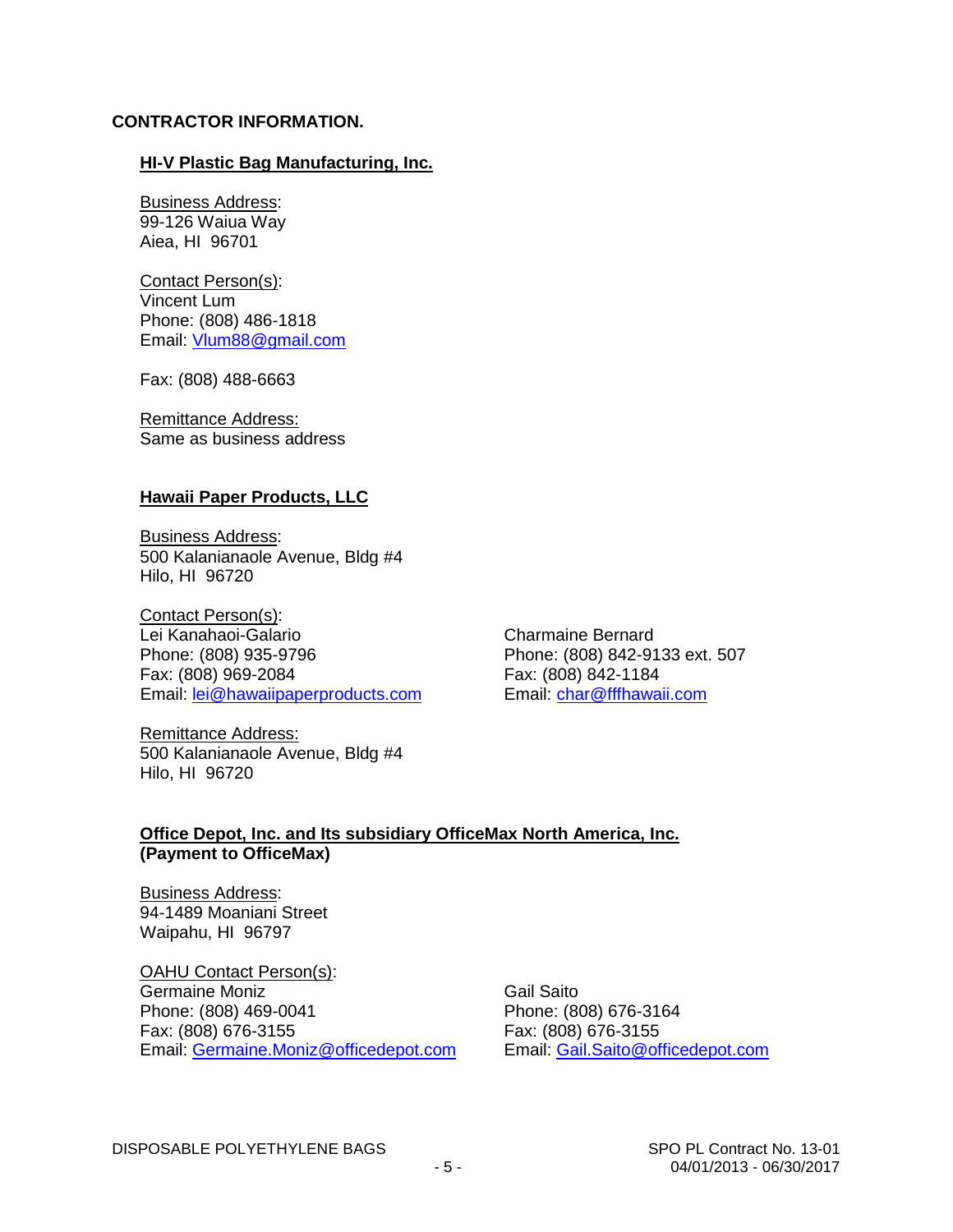Terry Oyadomari Phone: (808) 388-0184 Fax: (808) 676-3155 Email: [Terry.Oyadomari@officedepot.com](mailto:Terry.Oyadomari@officedepot.com)

**HAWAII Contact Person(s):** Jan Takeya Jan (JJ) Andrade-Joaquin Phone: (808) 938-0069 Phone: (808) 961-0453 Email: [Janice.Takeya@officedepot.com](mailto:Janice.Takeya@officedepot.com)

MAUI Contact Person(s): Wayne Tamaki **Lilly Galvez** Phone: (808) 873-3461 Phone: (808) 518-1460 Phone (mobile): (808) 264-4936 Fax: (808) 871-6914 Fax: (808) 871-6914 Email: [Lilly.Galvez@officedepot.com](mailto:Lilly.Galvez@officedepot.com) Email: [Wayne.Tamaki@officedepot.com](mailto:Wayne.Tamaki@officedepot.com)

KAUAI Contact Person(s): Terri Nakamatsu **Mercy Fujimura** Phone: (808) 651-9604 Phone: (808) 245-3303 Fax: (808) 245-1657<br>Email: Theresa.Nakamatsu@officedepot.com Email: Mercy.Fujimura@officedepot.com Email: [Theresa.Nakamatsu@officedepot.com](mailto:Theresa.Nakamatsu@officedepot.com)

Remittance Address: P.O. Box 79515 City of Industry, CA 91716

#### **Ventures Associates, LLC**

Business Address: 3097 Oihana Street Lihue, HI 96766

Contact Person(s): Joy Nakashima Charmaine Bernard Fax: (808) 246-4895 Fax: (808) 842-1184 Email: [joy@ventureskauai.com](mailto:joy@ventureskauai.com) Email: [char@fffhawaii.com](mailto:char@fffhawaii.com)

Remittance Address: 3097 Oihana Street Lihue, HI 96766

Phone (mobile): (808) 936-4296<br>Fax: (808) 961-2737 Email: [Jan.Andrade-Joaquin@officedepot.com](mailto:Jan.Andrade-Joaquin@officedepot.com)

Phone: (808) 842-9133 ext. 507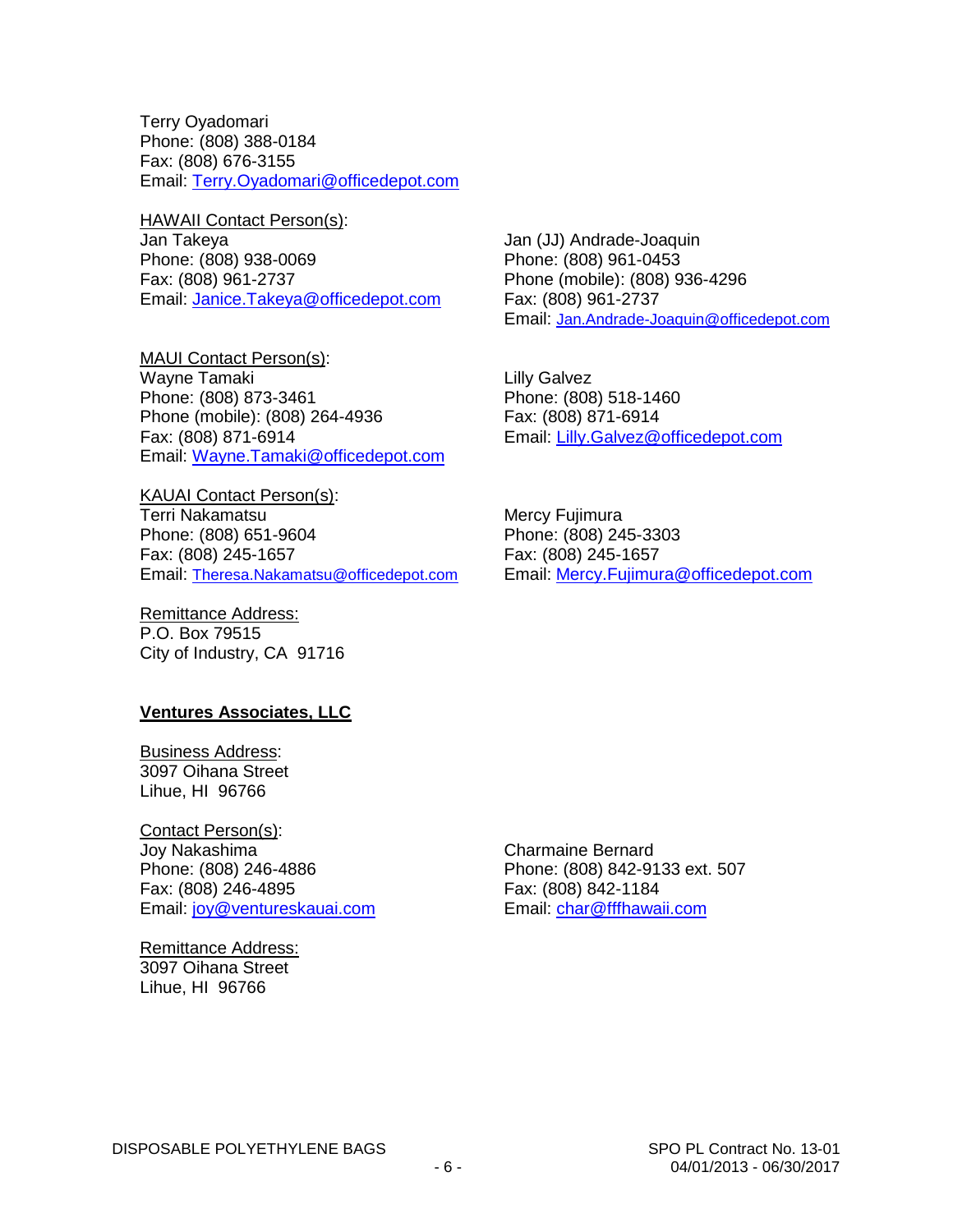### **ORDERING INSTRUCTIONS.**

**UNIT PRICES** include delivery to destination and all other costs except the State General Excise Tax, currently 4.5% for sales on Oahu and 4% for sales on the islands of Hawaii, Maui, Kauai, Molokai and Lanai. Agencies are advised to add the tax amount to their purchase order total.

**ORDERING.** Orders shall be issued on an as-needed basis during the price list contract period, and will use either the pCard or purchase order when placing order(s). Contractors are not obligated to accept any order received after the contract expiration date, however, Contractors shall fill timely orders for which delivery may extend beyond the expiration date. Agencies shall not issue purchase orders specifying delivery after the price list contract expiration date.

**DELIVERIES.** If the ordering agency is located on the same island as the Contractor, the ordering agency shall have the option of having the products available for pick up on a will call basis or having the products delivered to their location. Requested order minimum for delivery is \$50.00 (excluding GET). Deliveries by the Contractor shall be made within seven (7) business days after receipt of the order. Will call orders shall be ready for pick up within three (3) business days.

If the ordering agency is not located on the same island as the Contractor, deliveries by the Contractor shall be made within twelve (12) business days after receipt of the order. Requested order minimum for delivery is 10 cases or \$75.00. Order minimums for delivery are not required by contract but are requested due to the cost of shipping and delivery.

Prior to shipment, the Contractor shall contact the appropriate agency to coordinate delivery arrangements.

Any products, damaged, defective or spoiled, will not be accepted by the ordering agencies and the Contractor shall be responsible for replacing them.

Contractor will be required to deliver all items outstanding at the end of the contract period on orders received during the term of the contract.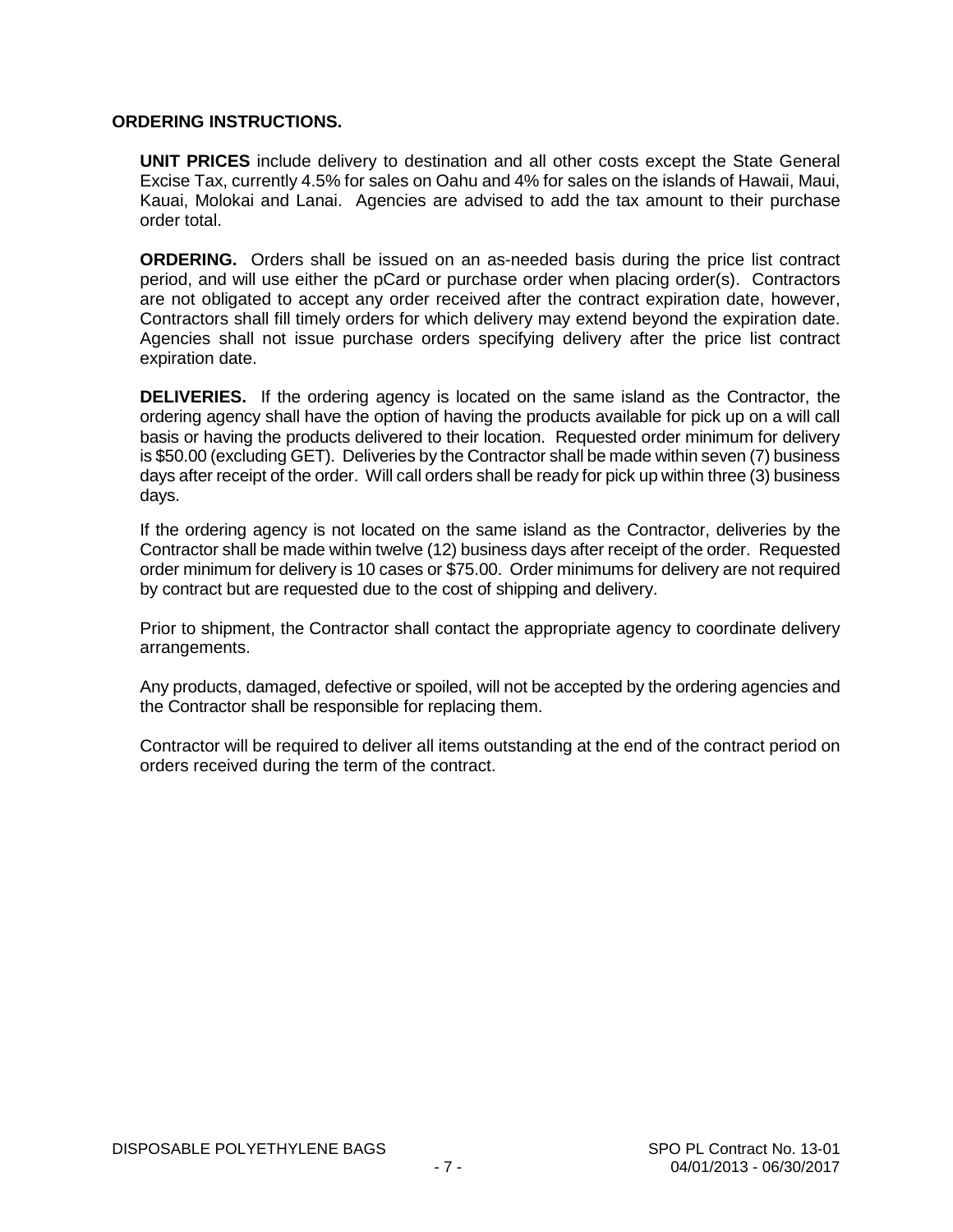per case # of bags **Price per Case**

Contractor

**OAHU**

## **GROUP 1 - LOW DENSITY POLYETHYLENE -- (BLACK BAGS)**

|   |                | 24" W x 24" L     |                |      |                                             |
|---|----------------|-------------------|----------------|------|---------------------------------------------|
| O | $\mathbf{1}$   | 10 gal.           | HI-V10         | 500  | \$19.60 HI-V Plastic Bag Manufacturing Inc. |
|   |                | 1 mil minimum     |                |      |                                             |
|   |                | 24" W x 23" L     |                |      |                                             |
| O |                | 2 8-10 gal.       | HI-V1070       | 1000 | \$31.48 HI-V Plastic Bag Manufacturing Inc. |
|   |                | .70 mil minimum   |                |      |                                             |
|   |                | 24" W x 30" L     |                |      |                                             |
| O | 3              | 13 gal.           | $HI-V13$       | 300  | \$14.97 HI-V Plastic Bag Manufacturing Inc. |
|   |                | 1 mil minimum     |                |      |                                             |
|   |                | 30" W x 37" L     |                |      |                                             |
| O | $\overline{4}$ | 20 gal.           | <b>HI-V20</b>  | 300  | \$26.49 HI-V Plastic Bag Manufacturing Inc. |
|   |                | 1.35 mil minimum  |                |      |                                             |
|   |                | 31-1/2" W x 40" L |                |      |                                             |
| O | 5              | 30 gal.           | $HI-V30$       | 250  | \$32.97 HI-V Plastic Bag Manufacturing Inc. |
|   |                | 1.75 mil minimum  |                |      |                                             |
|   |                | 33" W x 40" L     |                |      |                                             |
| O | 6              | 33 gal.           | $HI-V33$       | 250  | \$31.48 HI-V Plastic Bag Manufacturing Inc. |
|   |                | 1.75 mil minimum  |                |      |                                             |
|   |                | 33" W x 39" L     |                |      |                                             |
| 0 | $7^{\circ}$    | 33 gal.           | HI-V3313       | 250  | \$26.73 HI-V Plastic Bag Manufacturing Inc. |
|   |                | 1.30 mil minimum  |                |      |                                             |
|   |                | 36" W x 50" L     |                |      |                                             |
| O | 8              | 55 gal.           | HI-V55175      | 150  | \$27.32 HI-V Plastic Bag Manufacturing Inc. |
|   |                | 1.75 mil minimum  |                |      |                                             |
|   |                | 36" W x 50" L     |                |      |                                             |
| O | 9              | 55 gal.           | <b>HI-V552</b> | 150  | \$30.89 HI-V Plastic Bag Manufacturing Inc. |
|   |                | 2.0 mil minimum   |                |      |                                             |
|   |                | 36" W x 58" L     |                |      |                                             |
|   |                |                   |                |      |                                             |
| O |                | 10 55 gal.        | HI-V3658       | 100  | \$25.54 HI-V Plastic Bag Manufacturing Inc. |
|   |                | 1.5 mil minimum   |                |      |                                             |
|   |                | 42" W x 47" L     |                |      |                                             |
| 0 |                | 11 55 gal.        | HI-V423        | 100  | \$33.86 HI-V Plastic Bag Manufacturing Inc. |
|   |                | 3 mil minimum     |                |      |                                             |
|   |                | 43" W x 48" L     |                |      |                                             |
| O |                | 12 55 gal.        | $HI-V43$       | 100  | \$22.57 HI-V Plastic Bag Manufacturing Inc. |
|   |                | 2.0 mil minimum   |                |      |                                             |
|   |                | 48" W x 60" L     |                |      |                                             |
| O |                | 13 60 gal.        | <b>HI-V60</b>  | 100  | \$38.02 HI-V Plastic Bag Manufacturing Inc. |
|   |                | 2.0 mil minimum   |                |      |                                             |
|   |                |                   |                |      |                                             |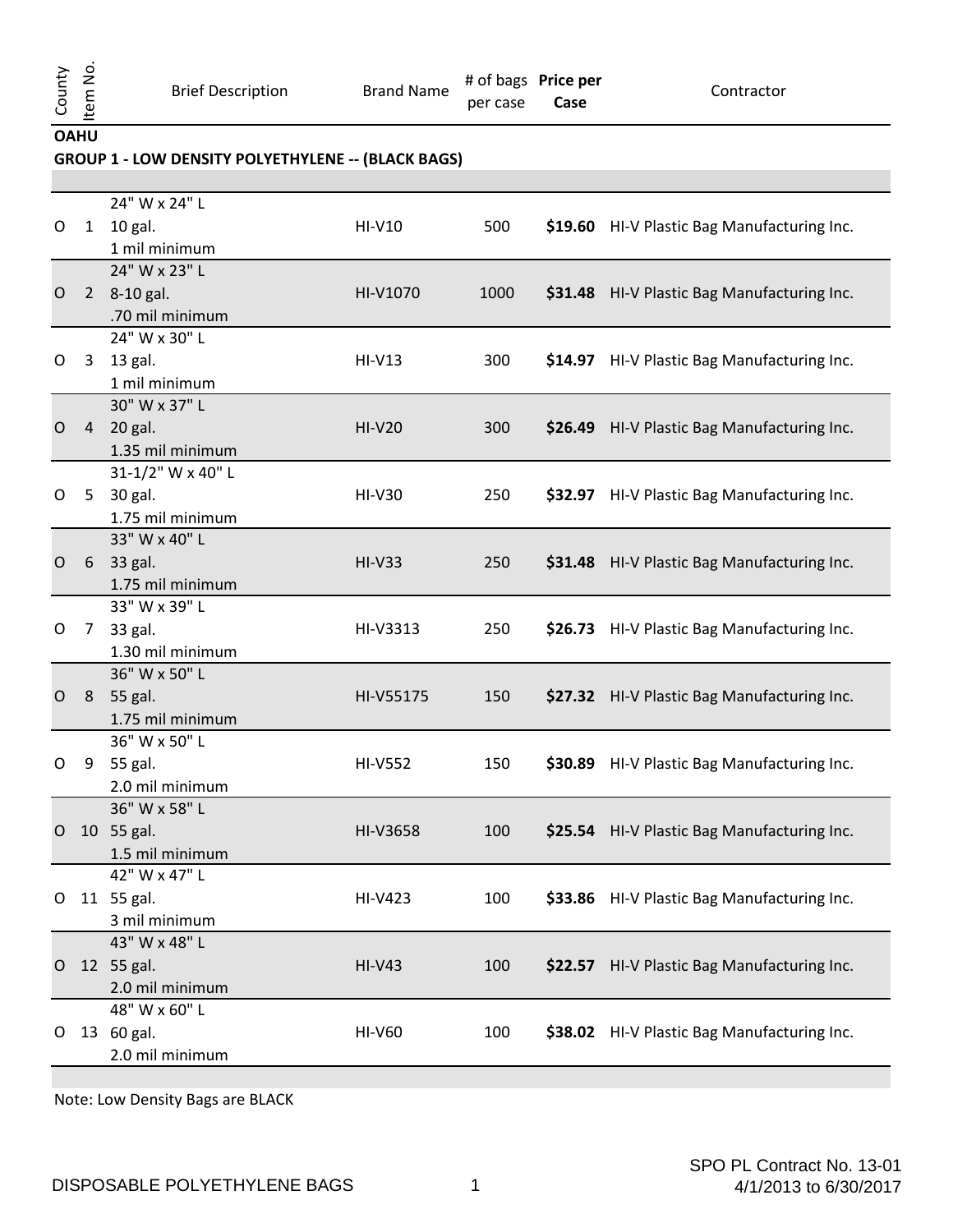per case # of bags **Price per Case**

**Contractor** 

**OAHU**

## **GROUP 2 - HIGH DENSITY POLYETHYLENE -- (CLEAR BAGS)**

|          |    | 24" X 24"          |                     |      |         |                                     |
|----------|----|--------------------|---------------------|------|---------|-------------------------------------|
| $\Omega$ | 14 | 10 gal.            | <b>BIO-PAC 1008</b> | 1000 | \$19.60 | HI-V Plastic Bag Manufacturing Inc. |
|          |    | 8 microns minimum  |                     |      |         |                                     |
|          |    | $30'' \times 37''$ |                     |      |         |                                     |
| $\Omega$ |    | 15 20-30 gal.      | <b>BIO-PAC 2012</b> | 500  | \$24.35 | HI-V Plastic Bag Manufacturing Inc. |
|          |    | 12 microns minimum |                     |      |         |                                     |
|          |    | $33" \times 40"$   |                     |      |         |                                     |
| O        |    | 16 33 gal.         | <b>BIO-PAC 3316</b> | 250  | \$24.35 | HI-V Plastic Bag Manufacturing Inc. |
|          |    | 16 microns minimum |                     |      |         |                                     |
|          |    | $36" \times 60"$   |                     |      |         |                                     |
| $\Omega$ |    | 17 55 gal.         | <b>BIO-PAC 3660</b> | 200  | \$30.89 | HI-V Plastic Bag Manufacturing Inc. |
|          |    | 16 microns minimum |                     |      |         |                                     |
|          |    | $43" \times 48"$   |                     |      |         |                                     |
| O        | 18 | Glutton-55 gal.    | <b>BIO-PAC 4348</b> | 200  | \$28.51 | HI-V Plastic Bag Manufacturing Inc. |
|          |    | 16 microns minimum |                     |      |         |                                     |

Note: High Density Bags are CLEAR.

### **OAHU**

#### **GROUP 3 - BIODEGRADABLE**

|   |                 | 24" x 33"  |                    |     |                                |
|---|-----------------|------------|--------------------|-----|--------------------------------|
| O | 19              | 12-16 gal. | <b>IPB BD2431S</b> | 500 | Buy from Best Available Source |
|   |                 | 1.0 mil.   |                    |     |                                |
|   |                 | 42" x 48"  |                    |     |                                |
| O | 20 <sub>1</sub> | 48 gal.    | IPB BD4241S        | 200 | Buy from Best Available Source |
|   |                 | 1.0 mil.   |                    |     |                                |
|   |                 | 47" x 60"  |                    |     |                                |
| O |                 | 21 64 gal. | <b>IPB BD4761S</b> | 150 | Buy from Best Available Source |
|   |                 | $1.0$ mil. |                    |     |                                |
|   |                 |            |                    |     |                                |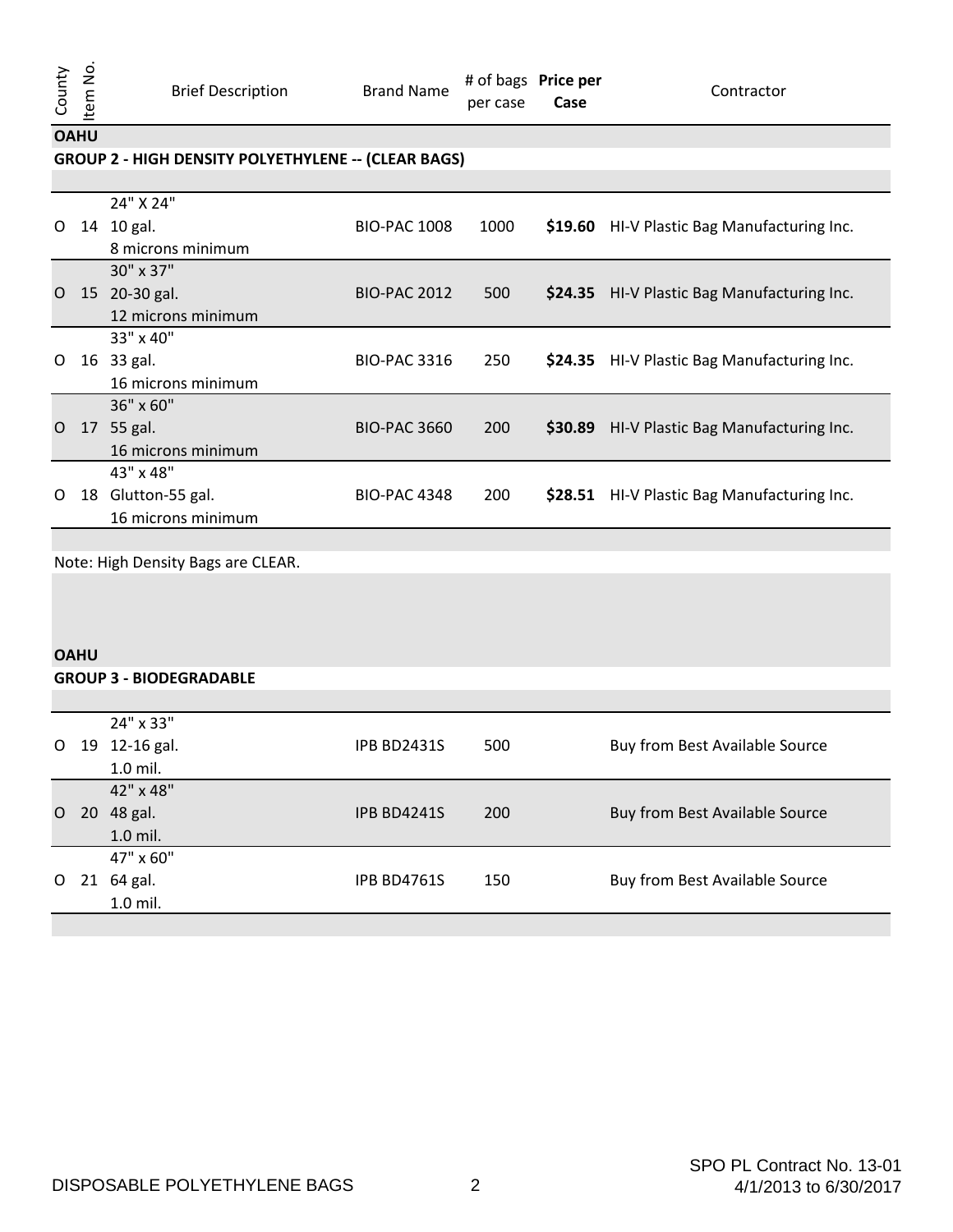| <b>HAWAII</b> |  |
|---------------|--|

## **GROUP 1 - LOW DENSITY POLYETHYLENE -- (BLACK BAGS)**

| н  | $\mathbf{1}$   | 24" W x 24" L<br>10 gal.<br>1 mil minimum          | HI-V10          | 500  |         | \$22.42 Hawaii Paper Products, LLC |
|----|----------------|----------------------------------------------------|-----------------|------|---------|------------------------------------|
| H  | 2 <sup>7</sup> | 24" W x 23" L<br>8-10 gal.<br>.70 mil minimum      | HI-V1070        | 1000 |         | \$34.84 Hawaii Paper Products, LLC |
| H  | $\mathbf{3}$   | 24" W x 30" L<br>13 gal.<br>1 mil minimum          | $HI-V13$        | 300  |         | \$17.55 Hawaii Paper Products, LLC |
| H  | $\overline{4}$ | 30" W x 37" L<br>20 gal.<br>1.35 mil minimum       | <b>HI-V20</b>   | 300  |         | \$30.26 Hawaii Paper Products, LLC |
| H  |                | 31-1/2" W x 40" L<br>5 30 gal.<br>1.75 mil minimum | <b>HI-V30</b>   | 250  |         | \$36.41 Hawaii Paper Products, LLC |
| н  | 6              | 33" W x 40" L<br>33 gal.<br>1.75 mil minimum       | $HI-V33$        | 250  |         | \$36.41 Hawaii Paper Products, LLC |
| H  | 7 <sup>7</sup> | 33" W x 39" L<br>33 gal.<br>1.30 mil minimum       | HI-V3313        | 250  |         | \$29.87 Hawaii Paper Products, LLC |
| H  | 8              | 36" W x 50" L<br>55 gal.<br>1.75 mil minimum       | HI-V55175       | 150  |         | \$30.50 Hawaii Paper Products, LLC |
| н  | 9              | 36" W x 50" L<br>55 gal.<br>2.0 mil minimum        | HI-V5520        | 150  |         | \$29.54 Hawaii Paper Products, LLC |
| H. |                | 36" W x 58" L<br>10 55 gal.<br>1.5 mil minimum     | <b>HI-V5558</b> | 100  | \$28.63 | Hawaii Paper Products, LLC         |
| H. |                | 42" W x 47" L<br>11 55 gal.<br>3 mil minimum       | <b>HI-V42</b>   | 100  |         | \$37.36 Hawaii Paper Products, LLC |
| H  |                | 43" W x 48" L<br>12 55 gal.<br>2.0 mil minimum     | $HI-V43$        | 100  |         | \$26.81 Hawaii Paper Products, LLC |
| H. |                | 48" W x 60" L<br>13 60 gal.<br>2.0 mil minimum     | <b>HI-V60</b>   | 100  |         | \$41.71 Hawaii Paper Products, LLC |
|    |                |                                                    |                 |      |         |                                    |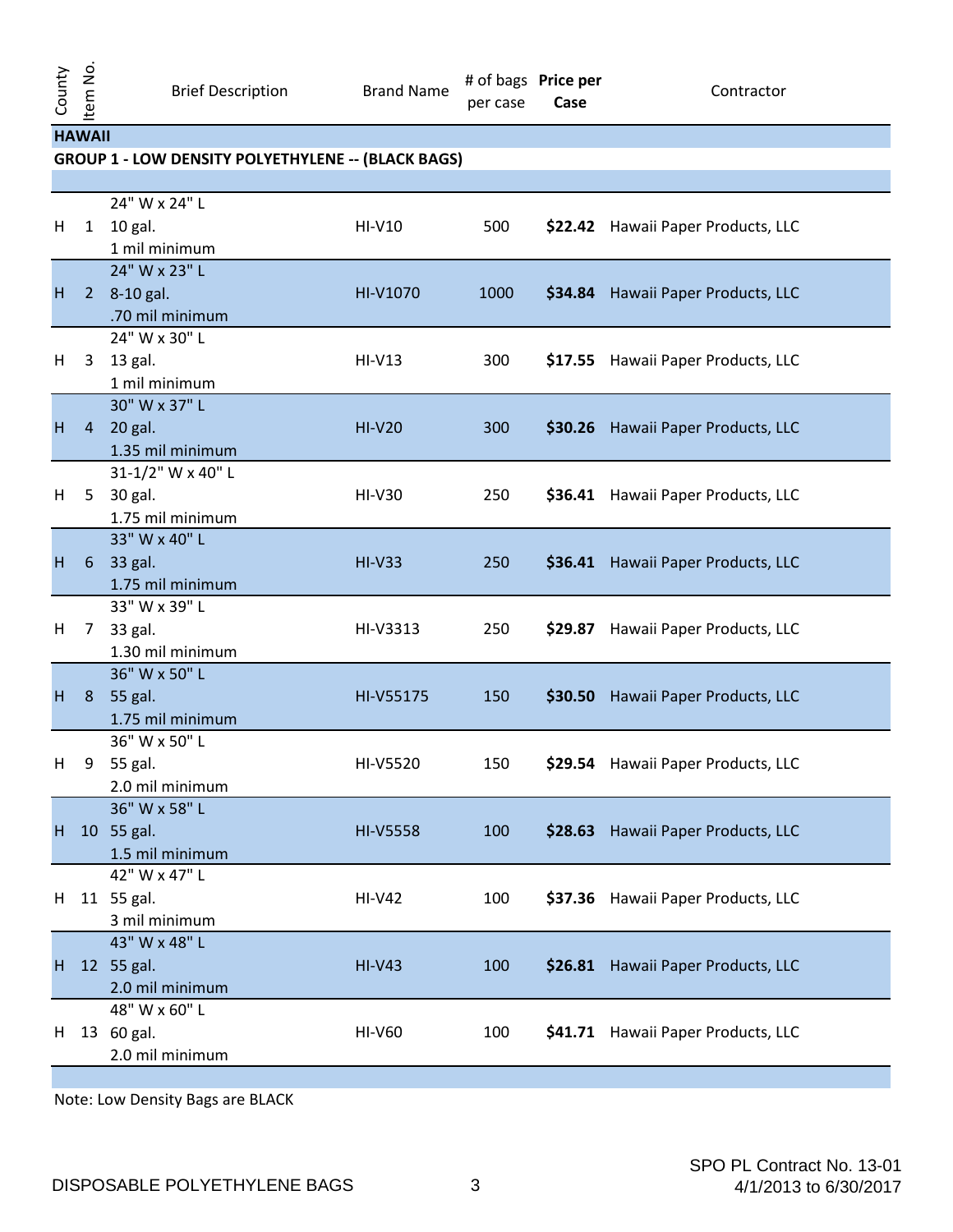## **HAWAII**

#### **GROUP 2 - HIGH DENSITY POLYETHYLENE -- (CLEAR BAGS)**

| H. |    | 24" X 24"<br>14 10 gal.<br>8 microns minimum              | <b>Noramco</b><br>HI242408N | 1000 |         | \$17.25 Office Depot - OfficeMax |
|----|----|-----------------------------------------------------------|-----------------------------|------|---------|----------------------------------|
| H  |    | 30" x 37"<br>15 20-30 gal.<br>12 microns minimum          | <b>Noramco</b><br>HI303712N | 500  |         | \$23.55 Office Depot - OfficeMax |
| H. |    | 33" x 40"<br>16 33 gal.<br>16 microns minimum             | Noramco<br>HI33406N         | 250  |         | \$18.30 Office Depot - OfficeMax |
| H  |    | 36" x 60"<br>17 55 gal.<br>16 microns minimum             | <b>Noramco</b><br>HI366016N | 200  | \$24.50 | Office Depot - OfficeMax         |
| H. | 18 | $43" \times 48"$<br>Glutton-55 gal.<br>16 microns minimum | Noramco<br>HI3434816N       | 200  | \$22.90 | Office Depot - OfficeMax         |

Note: High Density Bags are CLEAR.

#### **HAWAII**

### **GROUP 3 - BIODEGRADABLE** H 19 12-16 gal. 24" x 33" 1.0 mil. IPB BD2431S 500 Buy from Best Available Source H 20 48 gal. 42" x 48" 1.0 mil. IPB BD4241S 200 Buy from Best Available Source H 21 64 gal. 47" x 60" 1.0 mil. IPB BD4761S 150 Buy from Best Available Source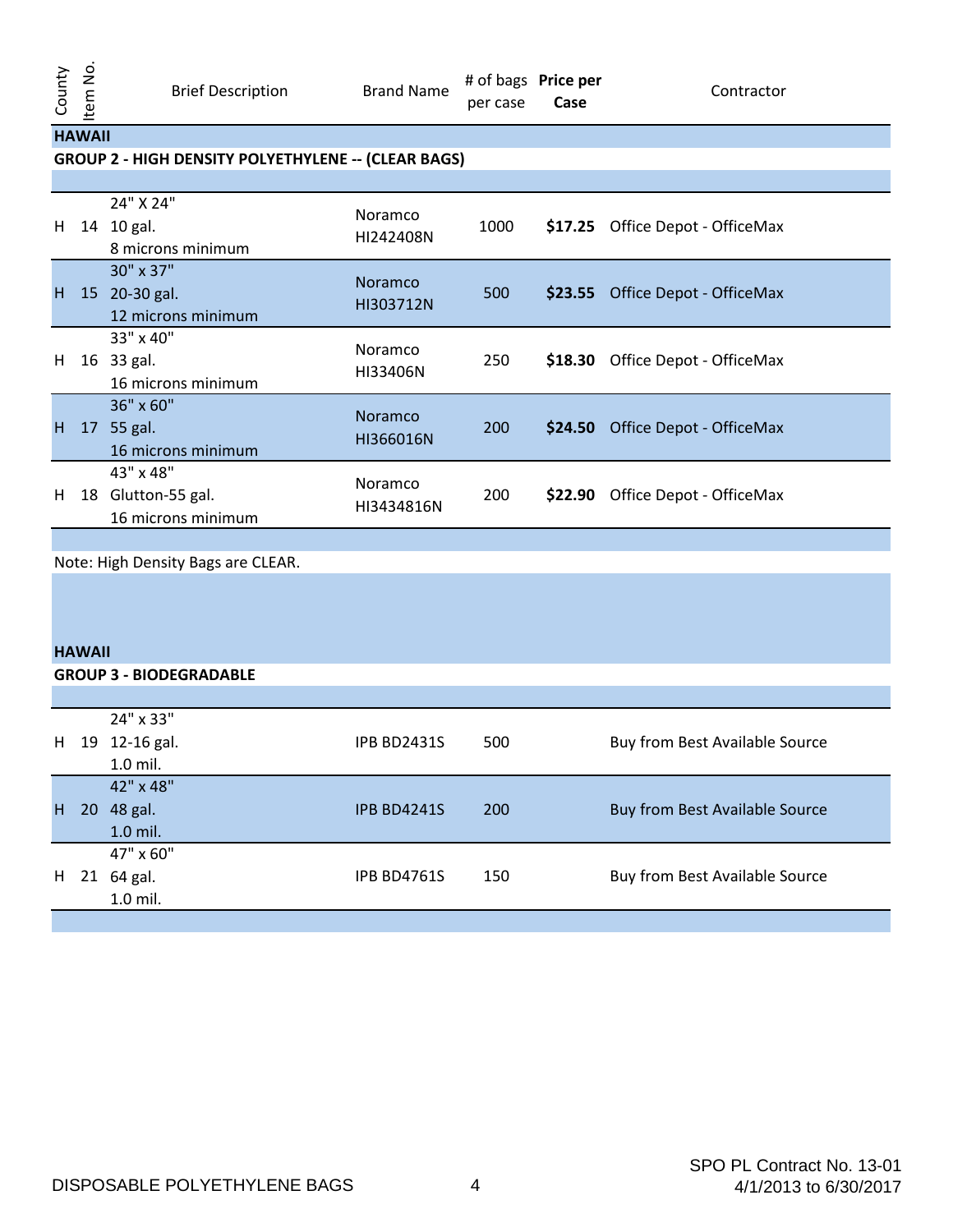|   | <b>MAUI</b>                                               |                                   |                     |      |                                       |  |  |  |
|---|-----------------------------------------------------------|-----------------------------------|---------------------|------|---------------------------------------|--|--|--|
|   | <b>GROUP 1 - LOW DENSITY POLYETHYLENE -- (BLACK BAGS)</b> |                                   |                     |      |                                       |  |  |  |
|   |                                                           |                                   |                     |      |                                       |  |  |  |
|   |                                                           | 24" W x 24" L                     |                     |      |                                       |  |  |  |
| M | 1                                                         | 10 gal.                           | <b>IPB L2421</b>    | 500  | Buy from Best Available Source        |  |  |  |
|   |                                                           | 1 mil minimum                     |                     |      |                                       |  |  |  |
|   |                                                           | 24" W x 23" L                     |                     |      |                                       |  |  |  |
| M |                                                           | 2 8-10 gal.                       | <b>IPB L2423</b>    | 1000 | <b>Buy from Best Available Source</b> |  |  |  |
|   |                                                           | .70 mil minimum                   |                     |      |                                       |  |  |  |
|   |                                                           | 24" W x 30" L                     |                     |      |                                       |  |  |  |
| M | $\mathbf{3}$                                              | 13 gal.                           | <b>IPB L2431M</b>   | 500  | Buy from Best Available Source        |  |  |  |
|   |                                                           | 1 mil minimum                     |                     |      |                                       |  |  |  |
|   |                                                           | 30" W x 37" L                     |                     |      |                                       |  |  |  |
| M | $\overline{4}$                                            | 20 gal.                           | <b>IPB L303135S</b> | 250  | <b>Buy from Best Available Source</b> |  |  |  |
|   |                                                           | 1.35 mil minimum                  |                     |      |                                       |  |  |  |
|   |                                                           | 31-1/2" W x 40" L                 |                     |      |                                       |  |  |  |
| M | 5 <sup>5</sup>                                            | 30 gal.                           | IPB L314175S        | 250  | Buy from Best Available Source        |  |  |  |
|   |                                                           | 1.75 mil minimum                  |                     |      |                                       |  |  |  |
|   |                                                           | 33" W x 40" L                     |                     |      |                                       |  |  |  |
| M | 6 <sup>6</sup>                                            | 33 gal.                           | <b>IPB L334175S</b> | 250  | <b>Buy from Best Available Source</b> |  |  |  |
|   |                                                           | 1.75 mil minimum                  |                     |      |                                       |  |  |  |
|   |                                                           | 33" W x 39" L                     |                     |      |                                       |  |  |  |
| M | $\overline{7}$                                            | 33 gal.                           | IPB L33313          | 250  | Buy from Best Available Source        |  |  |  |
|   |                                                           | 1.30 mil minimum                  |                     |      |                                       |  |  |  |
|   |                                                           | 36" W x 50" L                     |                     |      |                                       |  |  |  |
| M | 8 <sup>8</sup>                                            | 55 gal.                           | <b>IPB L36517CC</b> | 150  | <b>Buy from Best Available Source</b> |  |  |  |
|   |                                                           | 1.75 mil minimum<br>36" W x 50" L |                     |      |                                       |  |  |  |
| M | 9                                                         | 55 gal.                           | <b>IPB L3652S</b>   | 150  | Buy from Best Available Source        |  |  |  |
|   |                                                           | 2.0 mil minimum                   |                     |      |                                       |  |  |  |
|   |                                                           | 36" W x 58" L                     |                     |      |                                       |  |  |  |
|   |                                                           | M 10 55 gal.                      | <b>IPB L365815</b>  | 150  | <b>Buy from Best Available Source</b> |  |  |  |
|   |                                                           | 1.5 mil minimum                   |                     |      |                                       |  |  |  |
|   |                                                           | 42" W x 47" L                     |                     |      |                                       |  |  |  |
| M |                                                           | 11 55 gal.                        | <b>IPB L42473</b>   | 100  | Buy from Best Available Source        |  |  |  |
|   |                                                           | 3 mil minimum                     |                     |      |                                       |  |  |  |
|   |                                                           | 43" W x 48" L                     |                     |      |                                       |  |  |  |
|   |                                                           | M 12 55 gal.                      | <b>IPB L4342S</b>   | 125  | <b>Buy from Best Available Source</b> |  |  |  |
|   |                                                           | 2.0 mil minimum                   |                     |      |                                       |  |  |  |
|   |                                                           | 48" W x 60" L                     |                     |      |                                       |  |  |  |
| M |                                                           | 13 60 gal.                        | <b>IPB L4862S</b>   | 100  | Buy from Best Available Source        |  |  |  |
|   |                                                           | 2.0 mil minimum                   |                     |      |                                       |  |  |  |
|   |                                                           |                                   |                     |      |                                       |  |  |  |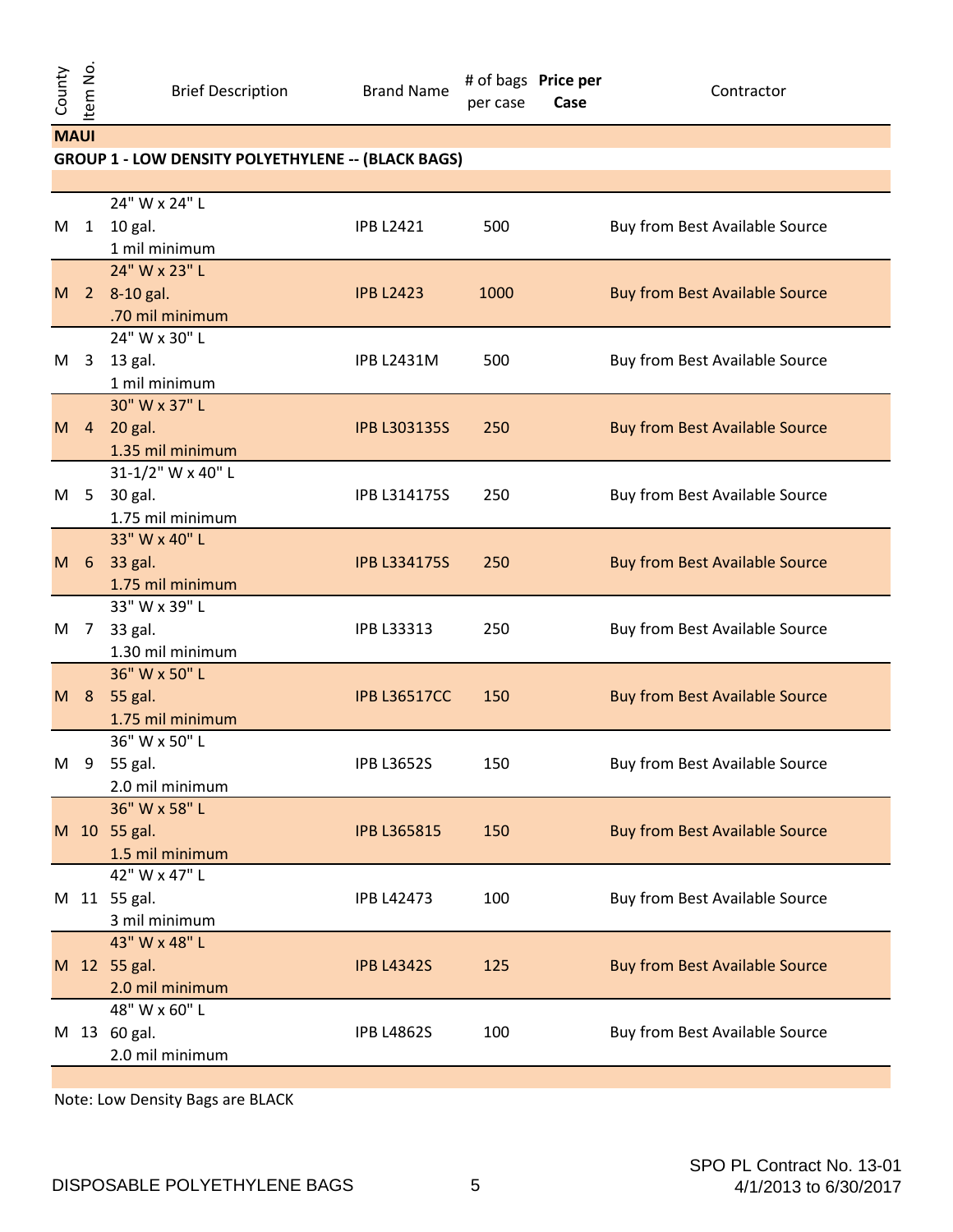**MAUI**

## **GROUP 2 - HIGH DENSITY POLYETHYLENE -- (CLEAR BAGS)**

| M | 14 | 24" X 24"<br>10 gal.<br>8 microns minimum            | Noramco<br>HI242408N        | 1000       |         | \$17.25 Office Depot - OfficeMax |
|---|----|------------------------------------------------------|-----------------------------|------------|---------|----------------------------------|
|   |    | 30" x 37"<br>M 15 20-30 gal.<br>12 microns minimum   | <b>Noramco</b><br>HI303712N | 500        |         | \$23.55 Office Depot - OfficeMax |
| M |    | 33" x 40"<br>16 33 gal.<br>16 microns minimum        | Noramco<br>HI33406N         | 250        |         | \$18.30 Office Depot - OfficeMax |
| M |    | $36" \times 60"$<br>17 55 gal.<br>16 microns minimum | <b>Noramco</b><br>HI366016N | <b>200</b> |         | \$24.50 Office Depot - OfficeMax |
| M | 18 | 43" x 48"<br>Glutton-55 gal.<br>16 microns minimum   | Noramco<br>HI3434816N       | 200        | \$22.90 | Office Depot - OfficeMax         |

Note: High Density Bags are CLEAR.

## **MAUI**

#### **GROUP 3 - BIODEGRADABLE**

|   |  | 24" x 33"       |                    |            |                                       |  |  |
|---|--|-----------------|--------------------|------------|---------------------------------------|--|--|
|   |  | M 19 12-16 gal. | <b>IPB BD2431S</b> | 500        | Buy from Best Available Source        |  |  |
|   |  | 1.0 mil.        |                    |            |                                       |  |  |
|   |  | 42" x 48"       |                    |            |                                       |  |  |
|   |  | M 20 48 gal.    | <b>IPB BD4241S</b> | <b>200</b> | <b>Buy from Best Available Source</b> |  |  |
|   |  | 1.0 mil.        |                    |            |                                       |  |  |
| M |  | 47" x 60"       |                    |            |                                       |  |  |
|   |  | 21 64 gal.      | <b>IPB BD4761S</b> | 150        | Buy from Best Available Source        |  |  |
|   |  | 1.0 mil.        |                    |            |                                       |  |  |
|   |  |                 |                    |            |                                       |  |  |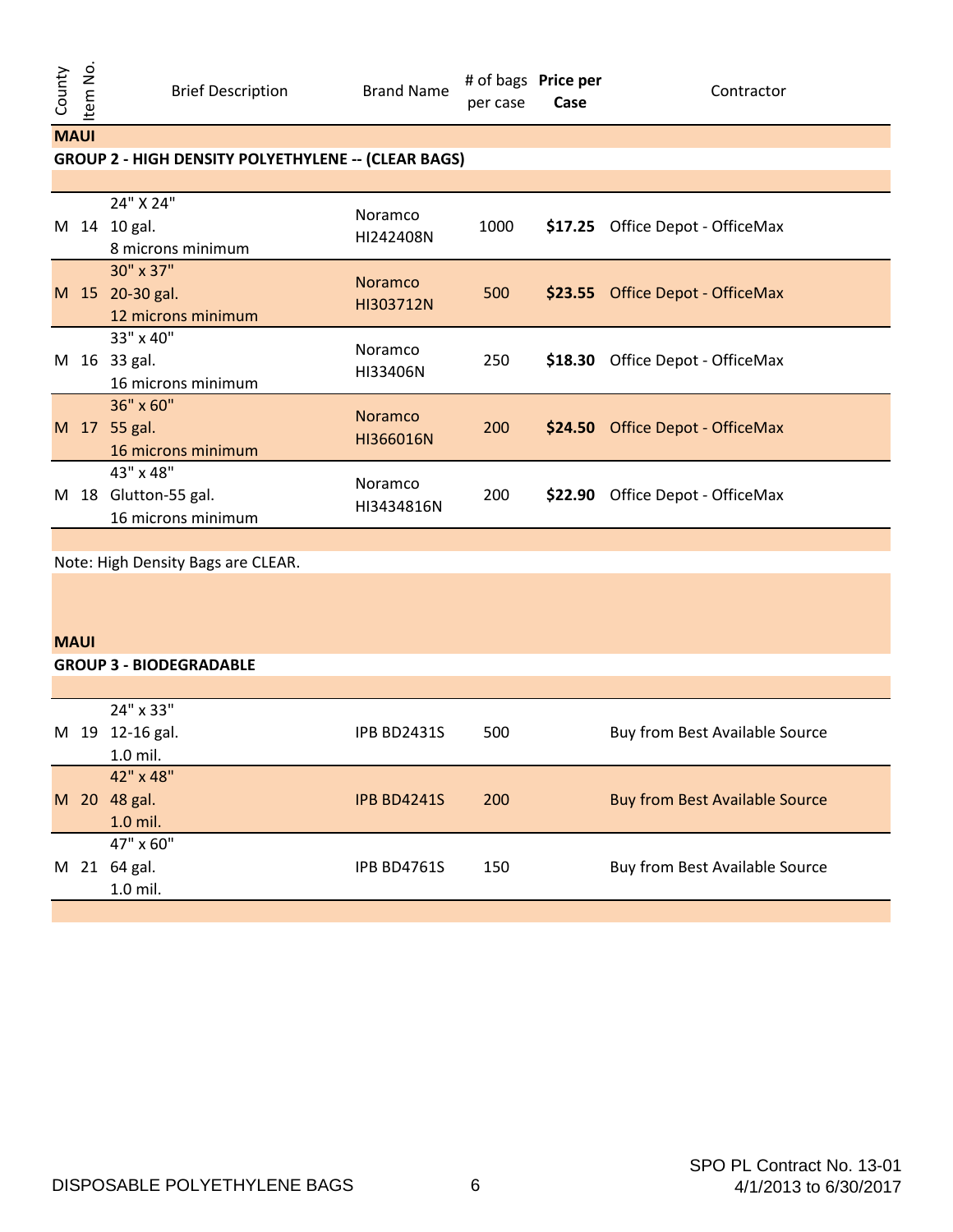Brief Description Brand Name

Contractor

| KAUAI |  |
|-------|--|

## **GROUP 1 - LOW DENSITY POLYETHYLENE -- (BLACK BAGS)**

| К           | 1              | 24" W x 24" L<br>10 gal.<br>1 mil minimum          | HI-V10          | 500  | \$22.42 Ventures Associates, LLC |
|-------------|----------------|----------------------------------------------------|-----------------|------|----------------------------------|
| $\mathsf K$ |                | 24" W x 23" L<br>2 8-10 gal.<br>.70 mil minimum    | HI-V1070        | 1000 | \$34.84 Ventures Associates, LLC |
| К           | $\mathbf{3}$   | 24" W x 30" L<br>13 gal.<br>1 mil minimum          | $HI-V13$        | 300  | \$17.55 Ventures Associates, LLC |
| K           |                | 30" W x 37" L<br>4 20 gal.<br>1.35 mil minimum     | $HI-V20$        | 300  | \$30.26 Ventures Associates, LLC |
| K           |                | 31-1/2" W x 40" L<br>5 30 gal.<br>1.75 mil minimum | <b>HI-V30</b>   | 250  | \$36.41 Ventures Associates, LLC |
| K           |                | 33" W x 40" L<br>6 33 gal.<br>1.75 mil minimum     | $HI-V33$        | 250  | \$36.41 Ventures Associates, LLC |
| K           | 7 <sup>7</sup> | 33" W x 39" L<br>33 gal.<br>1.30 mil minimum       | HI-V3313        | 250  | \$29.87 Ventures Associates, LLC |
| $\mathsf K$ | 8              | 36" W x 50" L<br>55 gal.<br>1.75 mil minimum       | HI-V55175       | 150  | \$30.50 Ventures Associates, LLC |
| K           | 9              | 36" W x 50" L<br>55 gal.<br>2.0 mil minimum        | HI-V5520        | 150  | \$29.54 Ventures Associates, LLC |
| K.          |                | 36" W x 58" L<br>10 55 gal.<br>1.5 mil minimum     | <b>HI-V5558</b> | 100  | \$28.63 Ventures Associates, LLC |
| K           |                | 42" W x 47" L<br>11 55 gal.<br>3 mil minimum       | <b>HI-V42</b>   | 100  | \$37.36 Ventures Associates, LLC |
| K           |                | 43" W x 48" L<br>12 55 gal.<br>2.0 mil minimum     | $HI-V43$        | 100  | \$26.81 Ventures Associates, LLC |
| K           |                | 48" W x 60" L<br>13 60 gal.<br>2.0 mil minimum     | <b>HI-V60</b>   | 100  | \$41.71 Ventures Associates, LLC |
|             |                |                                                    |                 |      |                                  |